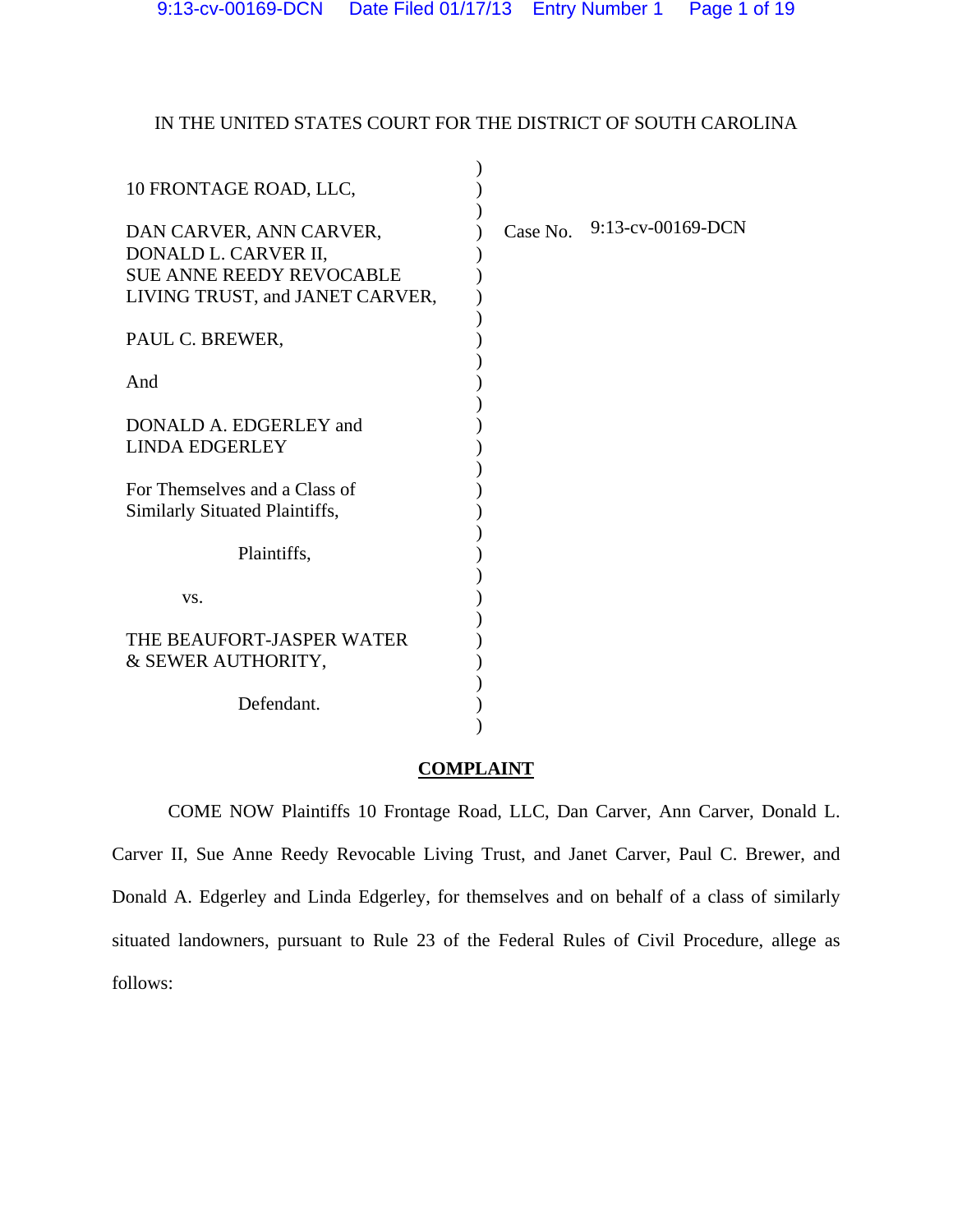### **NATURE OF ACTION**

1. Plaintiffs seek certification of a class of landowners who own fee title in land adjoining a railroad right-of-way that runs from milepost 443.37 in Yemassee, South Carolina to milepost 468.31 at Port Royal, South Carolina.

2. The railroad, both at the time of the acquisition of the right-of-way in 1871 and the abandonment of the right-of-way in 2009, acquired an easement for their railroad purposes over and through the adjacent landowners' land that was limited to the surface of the adjacent landowners' fee ownership in their land.

3. The Beaufort-Jasper Water & Sewer Authority ("BJWSA"), by and through The National Trails System Act Amendments of 1983, 16 U.S.C. § 1247(d) ("Trails Act") and a series of related transactions and contracts, has improperly and illegally invaded and clouded Plaintiffs' fee ownership in their subsurface and aerial rights associated with the right-of-way.

4. Plaintiffs seek, on behalf of themselves and the proposed class of adjacent landowners, among other things, actual and statutory damages, attorneys' fees, and costs.

### **THE PARTIES**

5. Plaintiff 10 Frontage Road LLC is a limited liability company and a resident of Beaufort County, South Carolina and the United States of America who owns land adjacent to the former railroad easement now "owned" by BJWSA. 10 Frontage Road LLC's property, Parcel Number R100025000015B0000, includes the fee title to all of the abandoned right-of-way that is now subject to BJWSA's easement for an interim trail and possible future railroad reactivation pursuant to the Trails Act. (A copy of the current deed evidencing ownership of the above described property on the date of the taking is attached as Exhibit "A").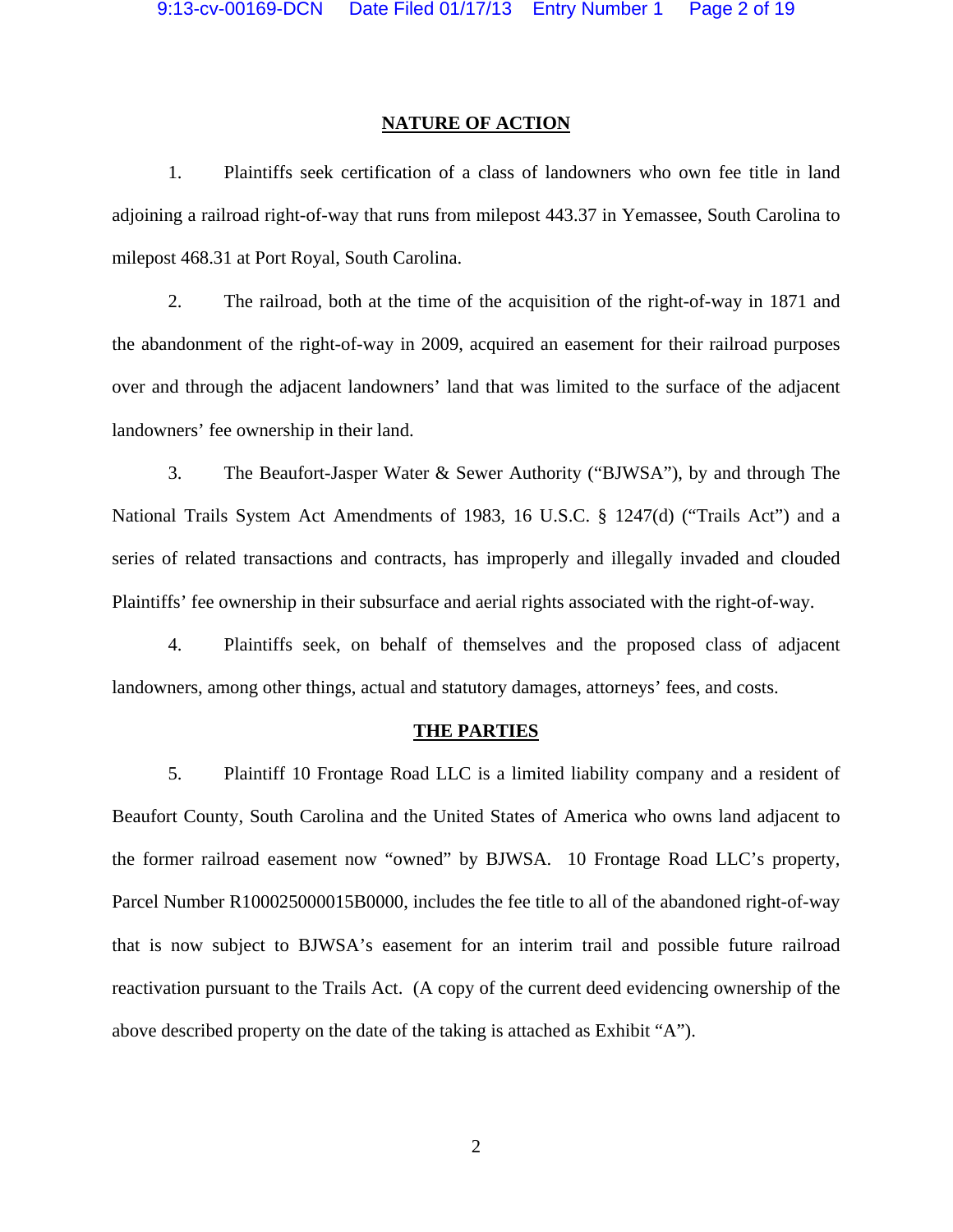## 9:13-cv-00169-DCN Date Filed 01/17/13 Entry Number 1 Page 3 of 19

6. Plaintiffs Dan Carver, Ann Carver, Donald L. Carver II, Sue Anne Reedy Revocable Living Trust, Sue Anne Reedy, Trustee, and Janet Carver are residents of Beaufort County, South Carolina and the United States of America who own land adjacent to the former railroad easement now "owned" by BJWSA. Dan Carver, Ann Carver, Donald L. Carver II, Sue Anne Reedy Revocable Living Trust, Sue Anne Reedy, Trustee, and Janet Carver's property, Parcel Number R100026000162A0000, includes the fee title to all of the abandoned right-of-way that is now subject to BJWSA's easement for an interim trail and possible future railroad reactivation pursuant to the Trails Act. (A copy of the current deed evidencing ownership of the above described property on the date of the taking is attached as Exhibit "B").

7. Plaintiff Paul C. Brewer is a resident of Beaufort County, South Carolina and the United States of America who owns land adjacent to the former railroad easement now "owned" by BJWSA. Paul C. Brewer's property, Parcel Numbers R10000600005540000 and R10000600000370000, includes the fee title to all that property to the centerline of the abandoned right-of-way that is now subject to BJWSA's easement for an interim trail and possible future railroad reactivation pursuant to the Trails Act. (A copy of the current deed evidencing ownership of the above described property on the date of the taking is attached as Exhibit "C").

8. Plaintiffs Donald A. Edgerley and Linda R. Edgerley are husband and wife. The Edgerleys are residents of Beaufort County, South Carolina and the United States of America who own land adjacent to the former railroad easement now "owned" by BJWSA. Donald A. Edgerley and Linda R. Edgerley's property, Parcel Number R1200060000033000, includes the fee title to all that property to the centerline of the abandoned right-of-way that is now subject to BJWSA's easement for an interim trail and possible future railroad reactivation pursuant to the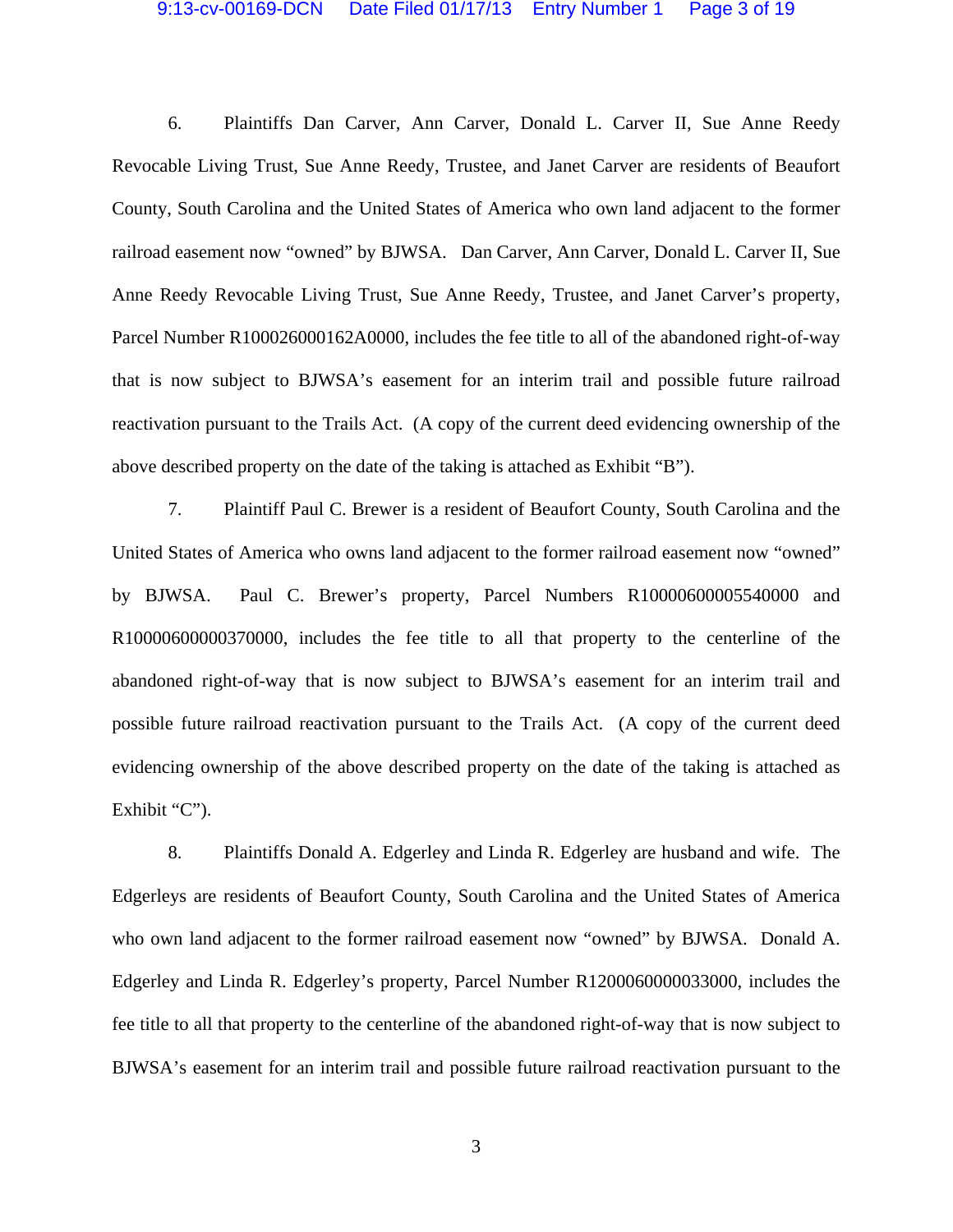## 9:13-cv-00169-DCN Date Filed 01/17/13 Entry Number 1 Page 4 of 19

Trails Act. (A copy of the current deed evidencing ownership of the above described property on the date of the taking is attached as Exhibit "D").

9. BJWSA was created during the 1954 Session of the General Assembly of the State of South Carolina as a public, non-profit corporation to acquire and distribute supplies of fresh water for industrial and domestic purposes within its service area. During its 1969 Session, the General Assembly of South Carolina enlarged the functions and powers of BJWSA to include the construction of facilities that provide for the collection, treatment, and disposal of wastewater in thickly-populated areas of Beaufort County. BJSWA operates pursuant to and subject to the powers and limitations set forth in South Carolina statutes Code 1976 § 6-37-10 et. seq.

## **JURISDICTION AND VENUE**

10. This Court has jurisdiction pursuant to 28 U.S.C. § 1331 because the Defendant only obtained an easement for trail use over the surface of Plaintiffs' property through implementation of The National Trails System Act Amendments of 1983, 16 U.S.C. § 1247(d) ("Trails Act"), and because this action presents a claim arising under the laws of the United States as well as the laws of South Carolina.

11. Pursuant to 28 U.S.C. § 1391(b), venue is proper because (1) defendant resides in this judicial district; (2) a substantial part of the events or omissions giving rise to the claims occurred in this judicial district; and (3) all of the property that is the subject of this action is situated in this judicial district.

## **FACTS PERTINENT TO ALL CAUSES FOR RELIEF**

12. On December 21, 1857, the South Carolina General Assembly passed "An Act to Charter the Port Royal Railroad Company" in order to establish a railroad "from the waters of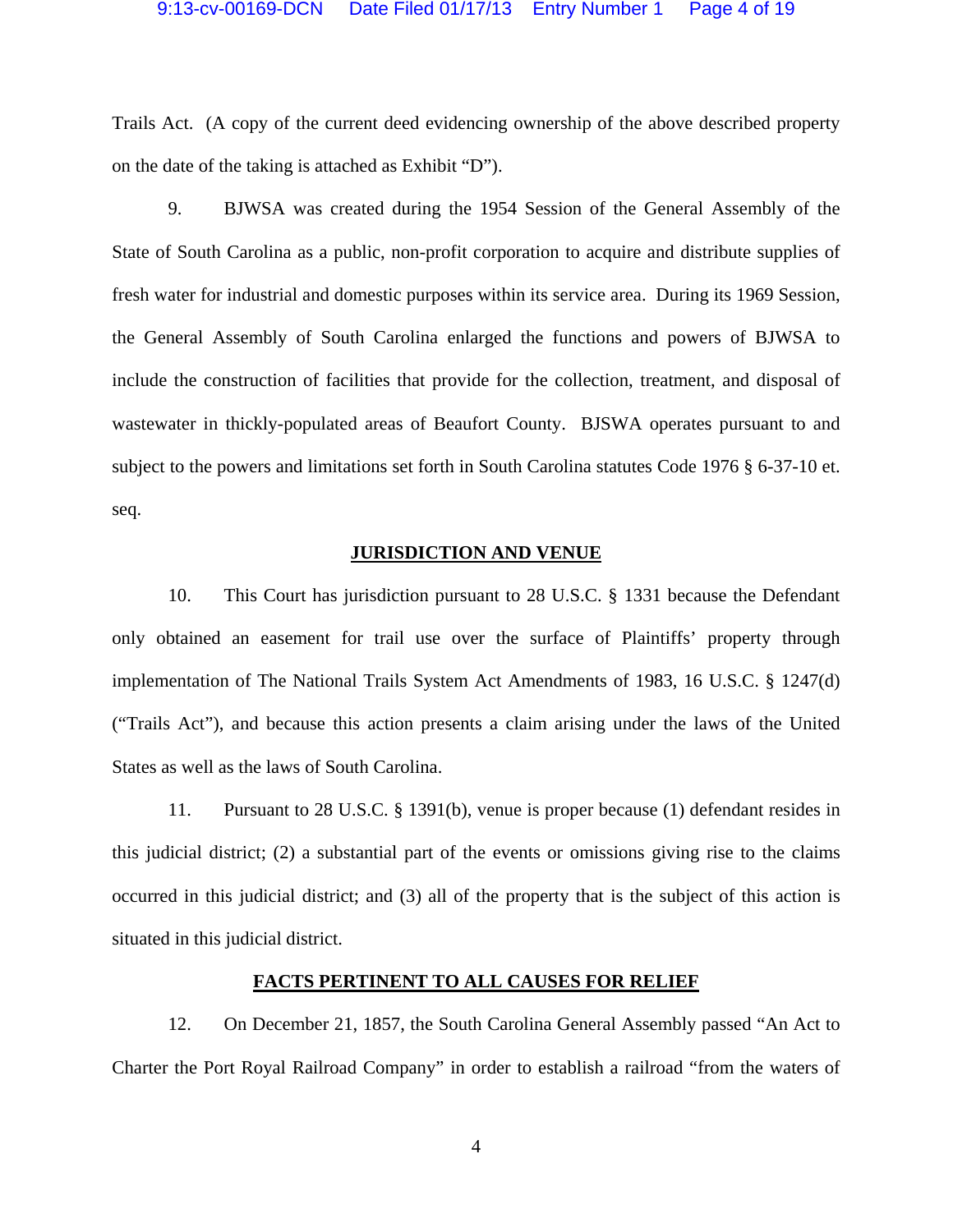## 9:13-cv-00169-DCN Date Filed 01/17/13 Entry Number 1 Page 5 of 19

Port Royal Harbor… to some point on the Savannah River." Section VI of Act No. 4375 provided that the Port Royal Railroad could acquire its right-of-way in the same manner as "an Act to authorize the formation of the Greenville and Columbia Railroad Company" established in 1845. The Act of 1845 authorizes the railroad to only obtain a surface easement for railroad purposes.

13. The Port Royal Railroad was not initially built because of the Civil War. Following the Civil War, the State of South Carolina adopted a new Constitution in 1868. Article XII, Section III of the 1868 Constitution provided that "no right-of-way shall be appropriated to the use of any corporation until full compensation therefore shall be first made."

14. In response to the new Constitution of 1868, the South Carolina legislature passed a specific Act in December of 1868 to specifically declare the manner by which railroad rightsof-way could and may be taken. Section VII of Act No. 43 of 1868 provides "that upon payment of the compensation thus ascertained by a jury, the right-of-way of said lands, or the use of said lands for the purposes for which the same were required, shall vest in the person or corporation who shall hold the charter of such highway, so long as the same shall be used for such highway, and no longer." This is the specific statute and is the applicable law by which the Port Royal Railroad obtained its interest in the land and constructed its railroad corridor, as it was the law and in place at the time the Port Royal Railroad was constructed and completed in 1871.

15. Section VII of Act No. 43 of 1878 specifically states that "the fee in such lands subject to such special uses shall remain in the owner thereof, and nothing herein contained shall be construed to confer upon such person or corporation any right in, or power over, the lands so condemned, other than such as may be within the particular purpose for which such lands were condemned." Section VII specifically states that the land will be held by the railroad only so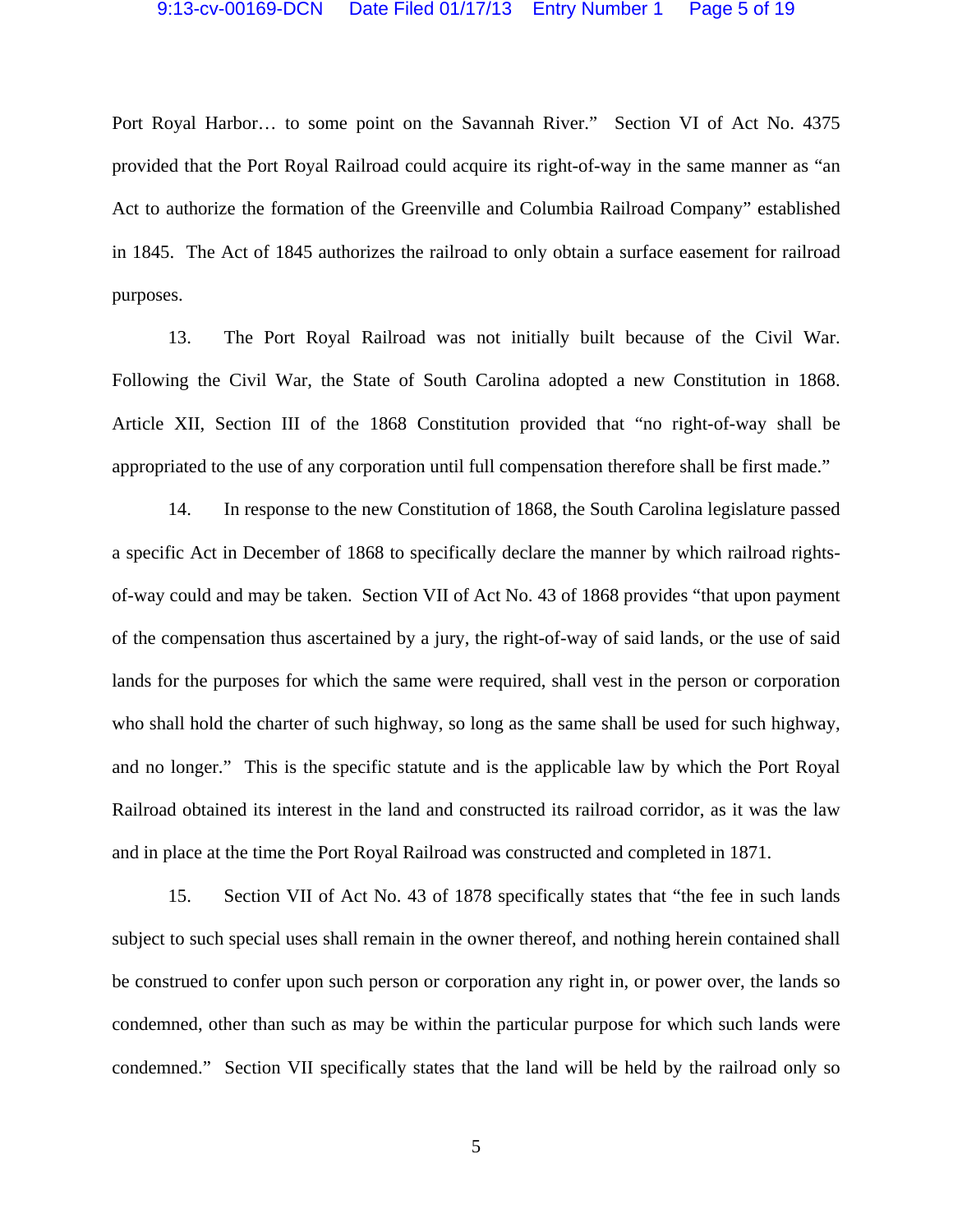## 9:13-cv-00169-DCN Date Filed 01/17/13 Entry Number 1 Page 6 of 19

long as it is used for such railroad purposes "and no longer" and that "the fee in such lands... shall remain in the owner thereof." This language conclusively establishes that the railroad had a mere easement for railroad purposes only on the surface of the land and the underlying fee, including subsurface rights and aerial rights, remained with the owner.

16. The Port Royal Railroad changed names and ownership on several occasions over many decades. That portion of the line from Port Royal to Yemassee ultimately became the property of the Seaboard System Railroad, Inc. In August of 1985, Seaboard deeded its ownership interest in the entire line from Port Royal to Yemassee to the South Carolina State Ports Authority (hereinafter "SCSPA"). The deed specifically covers the right-of-way from mile post 443.37 in Yemassee to mile post 468.31 at Port Royal.

17. SCSPA owned the railroad's surface easement following transfer from the Seaboard System Railroad. The right-of-way was then leased to the South Carolina public railways commission ("hereinafter SCPRC"), which is organizationally a part of the State of South Carolina, Division of Public Railways (hereinafter "SCDPR"), and the Beaufort Railroad Company (hereinafter "BRC"), a subsidiary of SCDPR. BRC operated the railroad line over the railroad corridor for a time and ultimately stopped using the right-of-way for the operation of a railroad. No railroad traffic has operated across the rail line since 2003.

18. The National Trails System Act Amendments of 1983 ("the Trails Act"), 16 U.S.C. § 1247, authorized the Surface Transportation Board ("STB"), the governmental entity responsible for regulating railroads and their common carrier obligations, to "preserve for possible future railroad use rights-of-way not currently in service and to allow interim use of the land as recreational trails."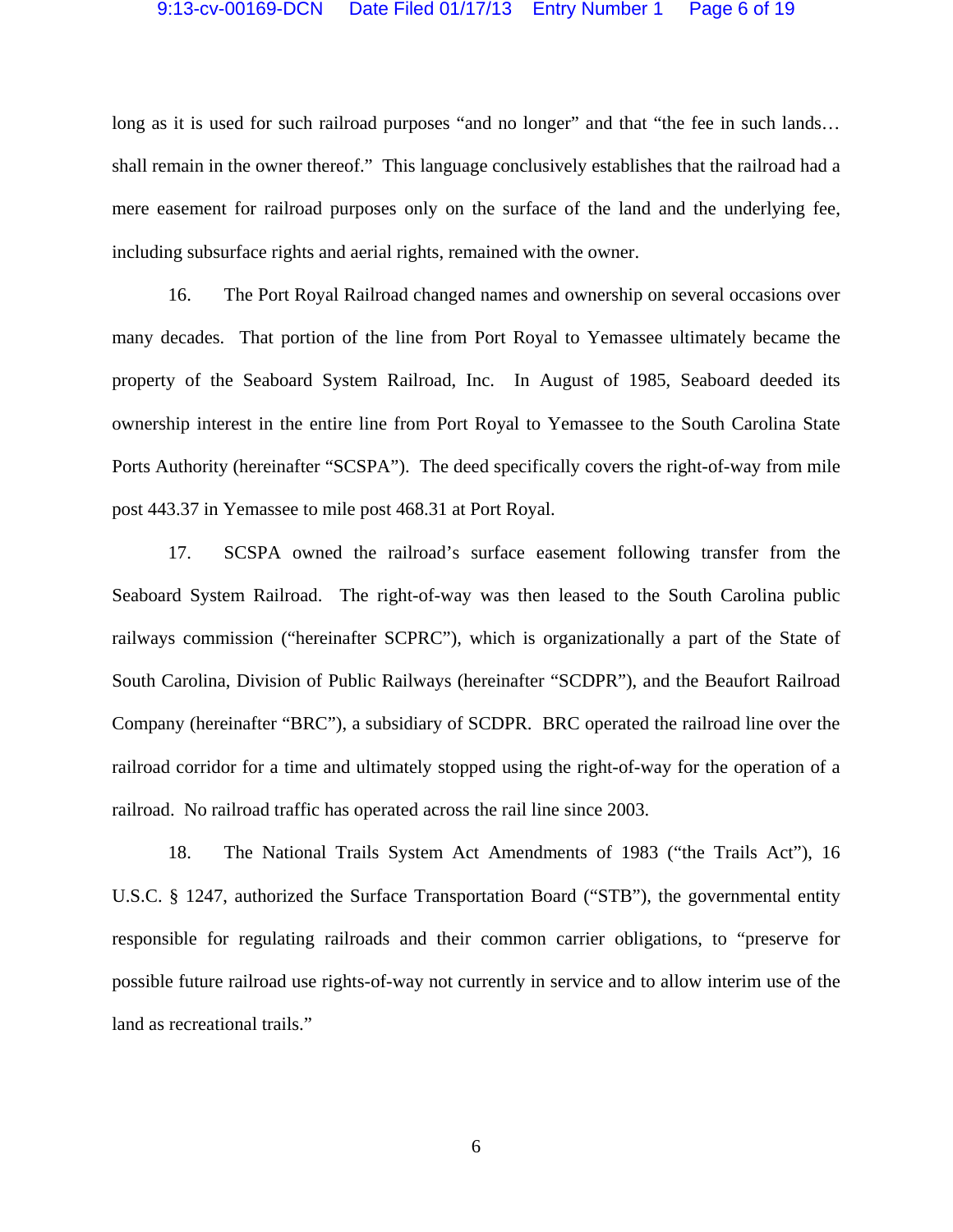## 9:13-cv-00169-DCN Date Filed 01/17/13 Entry Number 1 Page 7 of 19

19. Congress enacted the Trails Act to address the national problem of a reduction in rail tracks. The Trails Act authorizes the STB to preserve railroad corridors or rights-of-way not currently in use for train service for possible future rail use by converting those rights-of-way into recreational trails. In essence, the Trails Act allows a railroad to relinquish responsibility for a rail line by transferring the corridor to an entity that will use it as a recreational trail. Although the corridor is not used as a railroad during the period of interim trail use, it remains intact for potential future use for rail service. This process is called "railbanking."

20. Pursuant to the Trails Act, before a railroad corridor may be converted into a recreational trail, the railroad must either initiate abandonment proceedings with the STB under 49 U.S.C. § 10903 or seek an exemption from the ordinary abandonment procedures under 49 U.S.C. § 10502. Under either procedure, abandonment of the rail line and right-of-way will not be approved by the STB if a qualified trail provider submits to the STB a request to use the rightof-way as a recreational trail.

21. If the trail provider submits a statement of willingness to assume financial and legal responsibility to the STB and the railroad, the STB will issue a Notice of Interim Trail Use or Abandonment (hereinafter "NITU") which preserves the STB's jurisdiction over the rail corridor while the parties negotiate an Interim Trail Use Agreement. 49 C.F.R. § 1152.29(c).

22. The NITU preserves the STB's jurisdiction over the rail corridor, allows the railroad to discontinue operations and remove track and equipment, and affords the railroad and the trail provider 180 days to negotiate a railbanking and Trails Use Agreement. During this period, the railroad will negotiate an agreement for the transfer of the corridor to the trail operator.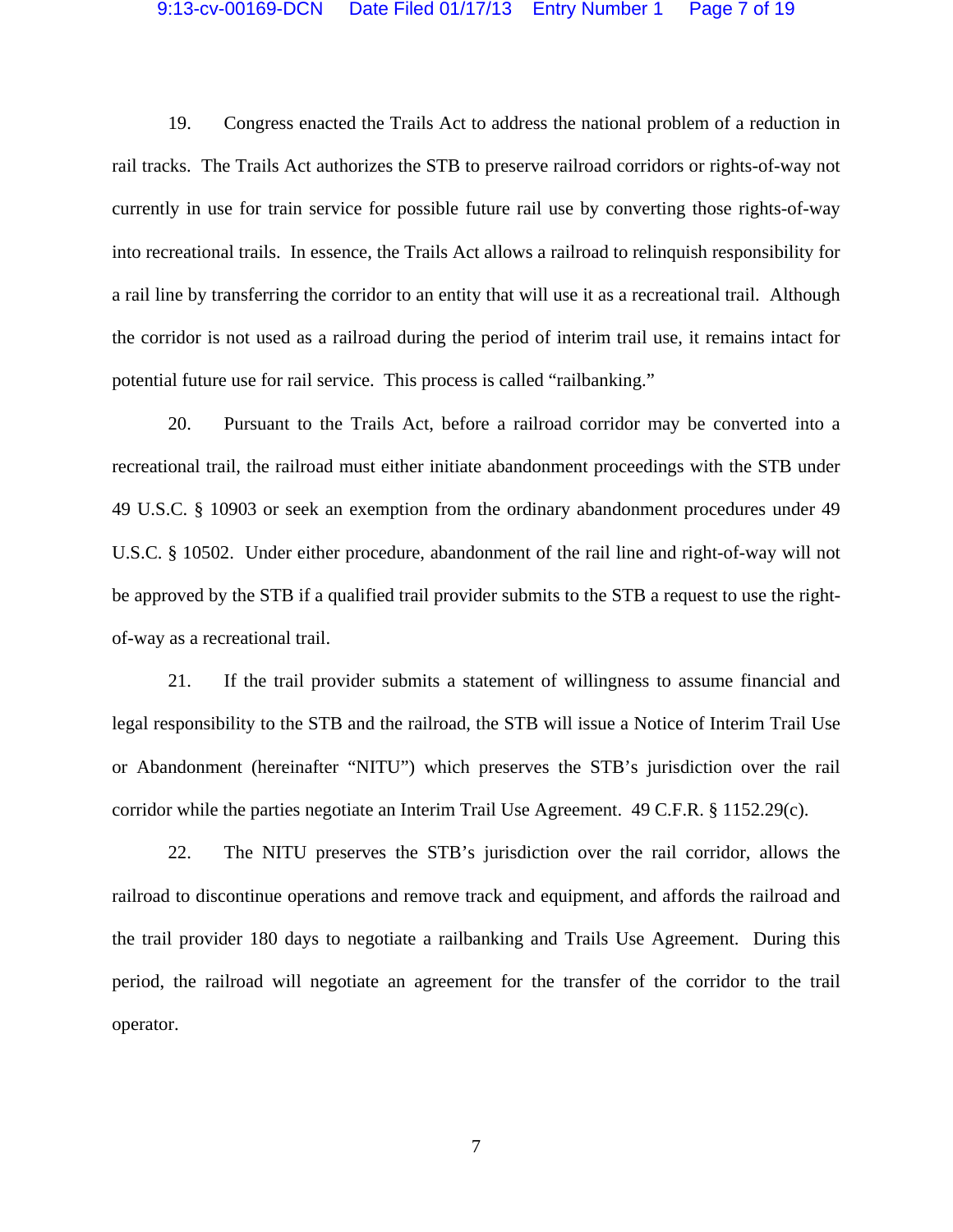### 9:13-cv-00169-DCN Date Filed 01/17/13 Entry Number 1 Page 8 of 19

23. If an agreement is ultimately reached, the NITU automatically authorizes the interim trail use. If the STB takes no further action, the trail sponsor then may assume management of the right-of-way, subject only to the right of the railroad to reassert control of the property for restoration of rail service. If an agreement is not reached, the railroad will be allowed to abandon the line, at which time the STB's jurisdiction over the right-of-way terminates and the fee ownership in the rail corridor returns to the adjacent landowners.

24. BJWSA commissioned a survey of the railroad corridor to determine the scope and dimensions of the right-of-way over and across Plaintiffs' land but, instead of conducting and utilizing deed research or actual measurements, the surveyor utilized tax assessment maps filed with the Interstate Commerce Commission in 1917.

25. As a result of the survey, the scope and dimensions of the railroad's right-of-way are inaccurately depicted and portrayed and the railbanked portion of the corridor pursuant to the Trails Act is false such that the right-of-way "railbanked" by BJWSA before the STB does not represent the actual and true railroad easement that existed in 2009.

26. On July 16, 2008, BRC filed a Notice of Intent to Terminate Service and Request for Issuance of Notice of Interim Trail Use/Railbanking to abandon the line with the STB. The request for a NITU from the STB was filed pursuant to the Trails Act and is attached hereto as Exhibit E.

27. On May 28, 2008, before the STB even issued a NITU for the abandoned railroad corridor, BJWSA entered into a contract to purchase the abandoned easement from the SCSPA. The contract to acquire the railroad's right-of-way is attached hereto as Exhibit F. The purported contract, in pertinent part, states:

(a) That the SCDPR and BRC "jointly sought authority from the STB for interim trail use/railbanking of railroad operations" over the right-of-way;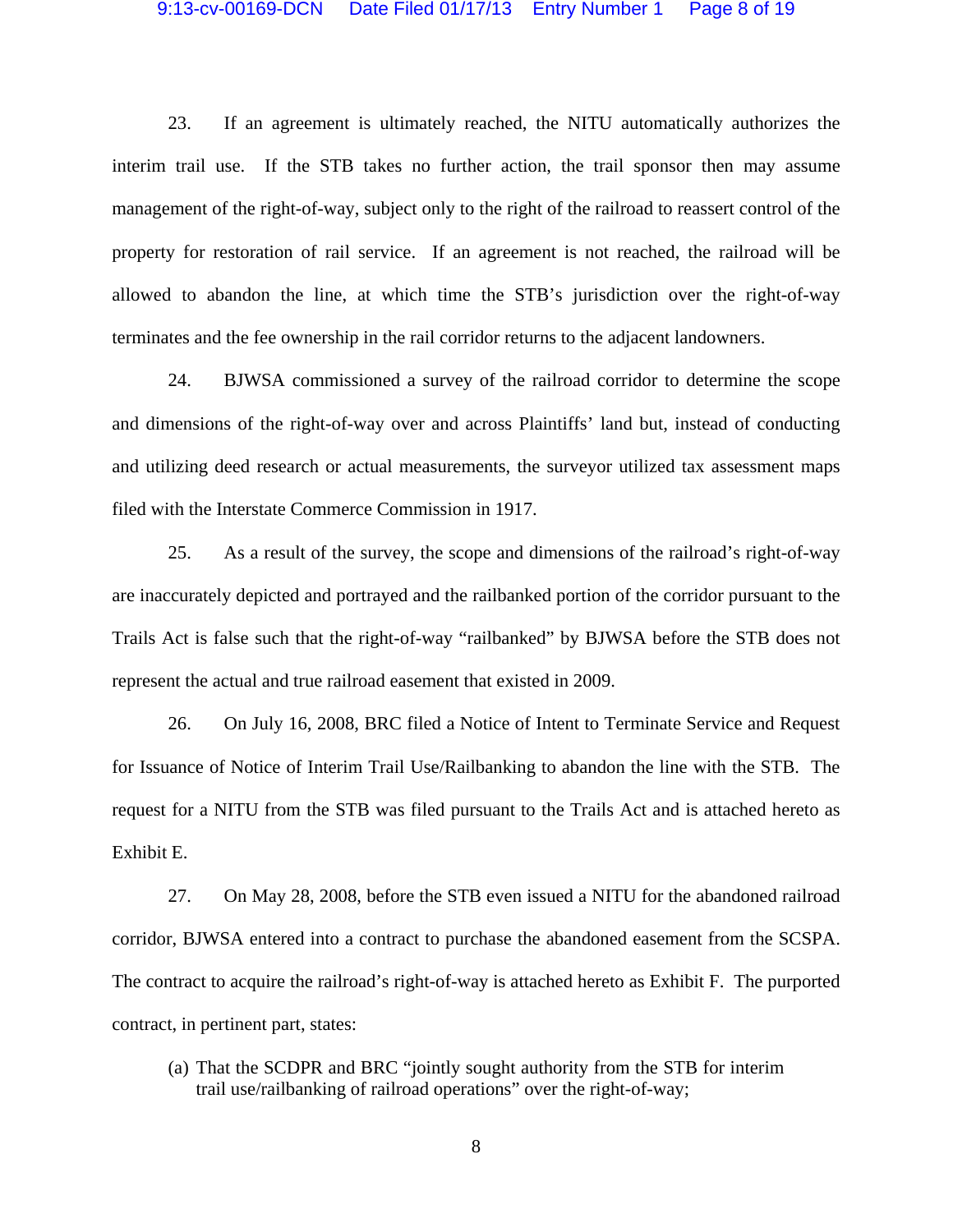- (b) That "the STB has issued its NITU for the stated rights-of-way, under which the jurisdiction of the STB over the property remains effective";
- (c) That BJWSA "seeks to purchase, pursuant to the National Trails System Act, 16 U.S.C. § 1247(d), all of SCSPA's rights, title and interest in all portions of the following rail corridors and all track structures approximately situated between the following mile posts: AMJ-443.37 to AMJ-468.31";
- (d) That "this sale is entered into pursuant to the National Trails System Act, 16 U.S.C. § 1247(d), and other applicable authorities";
- (e) That "this Contract and any subsequent conveyance or agreement, shall be interpreted to conform to Section 8(d) of the National Trails System Act, 16 U.S.C. § 1247(d), and [BJWSA] shall assume all financial, managerial and legal responsibility and liability for use of said Property upon conveyance, and agrees to defend, indemnify to the extent allowed by law, and hold [SCSPA] harmless therefore";
- (f) That BJWSA acquired "all of such right, title and interest that [SCSPA] may have in the Property"... along "with and including all rails and improvements located thereon and all rights of [SCPSA] to operate a railroad on, upon and across said Property";
- (g) The purchase price paid by BJWSA was \$3,000,000.00 and the Contract provided that BJWSA was "to protect and defend the title from adverse claims and to preserve the integrity of the rail corridor", and that SCPSA was to quit claim the deed without warranty or representation of title.
- 28. BJWSA purportedly acquired SCPSA's right, title and interest in the railroad's

easement, which was a surface easement for railroad purposes only and BJSWA acted as if, even

before the NITU was issued, that they acquired the entire fee in the railroad corridor, including

subsurface rights, when they merely acquired a surface easement for railroad purposes.

29. The STB issued a NITU for the abandoned railroad corridor on May 20, 2009

pursuant to the National Trail System Act Amendments of 1983, 16 U.S.C. § 1247. The NITU issued by the STB is attached hereto as Exhibit G.

30. After purportedly acquiring SCSPA's right, title and interest in the railroad corridor, BJWSA entered into a Memorandum of Understanding with Beaufort County in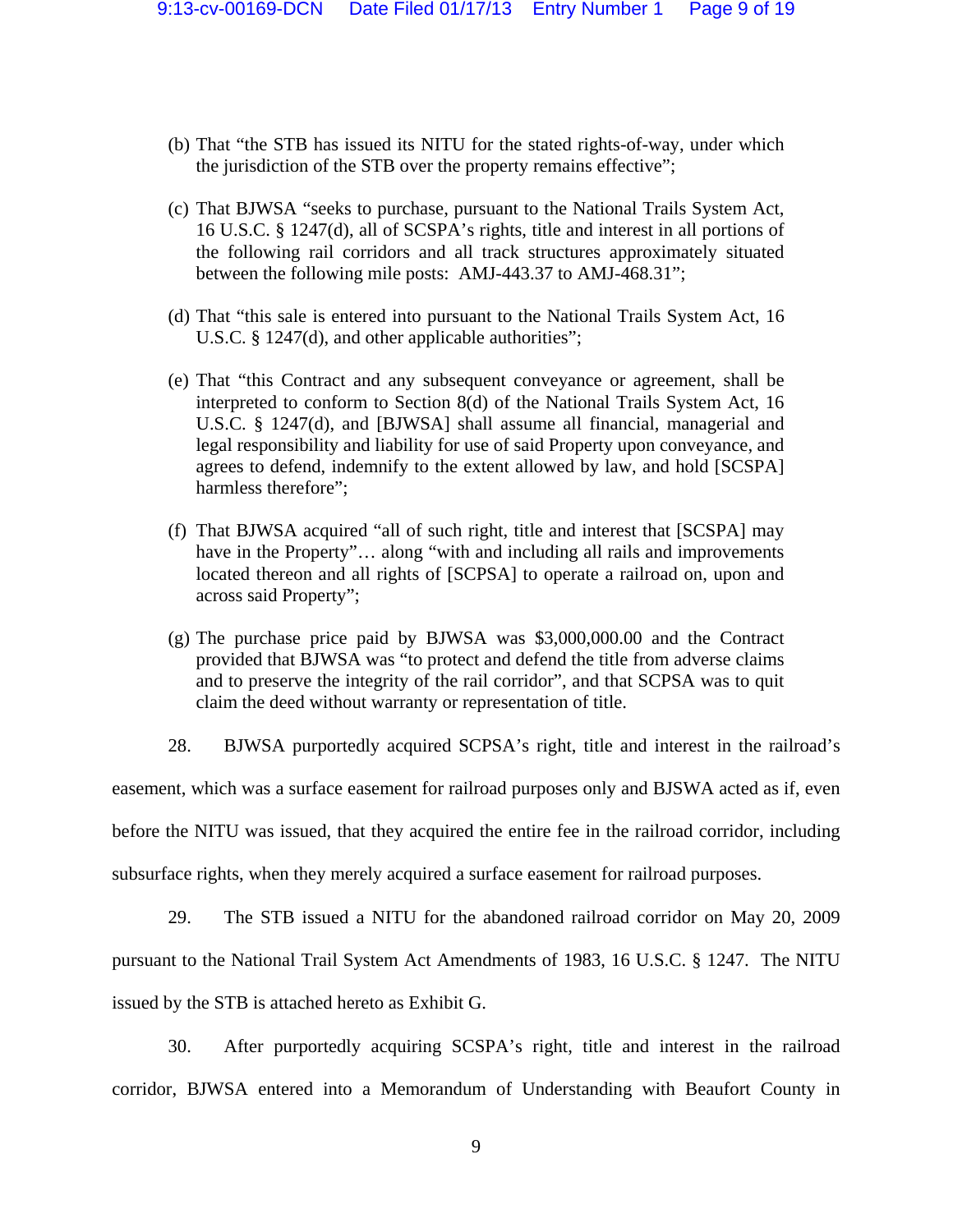January of 2010. The Memorandum of Understanding is attached hereto as Exhibit H. In

pertinent part, the Memorandum of Understanding provides:

- (a) That BJWSA "purchased all right, title and interest in the right-of-way from SCSPA on November 6, 2009";
- (b) That "BJSWA's utility requirements in the right-of-way extend only to the underground portions of the property";
- (c) That Beaufort County "has submitted a major grant application for a project that will utilize the surface portion of the right-of-way";
- (d) That the "beneficial use of the right-of-way will require BJWSA to grant an easement to the county and/or to Beaufort and Port Royal" for trail use on the surface of the right-of-way;
- (e) That BJWSA, purportedly with authority, assigned to Beaufort County the "responsibility for surface activities within the right-of-way";
- (f) That "both parties understand and agree that any Easement must comply with all Federal requirements as they relate to the right-of-way being part of the Federal Rail Bank system as such are defined in the Order";
- (g) That "BJWSA will retain complete and unfettered access to the right-of-way for BJWSA's current and future uses and purposes, including the assignment of underground placement rights to other utilities"; and
- (h) That "BJWSA will retain all rights to negotiate agreements with other utilities (e.g. SCE&G) for use of the right-of-way and that all revenues derived from such agreements will accrue directly to BJWSA."
- 31. BJWSA, through the contract with SCSPA, acquired SCSPA's easement for

railroad purposes over the surface of the right-of-way. BJWSA then, pursuant to the Memorandum of Understanding with the County, assigned the surface rights in the railroad corridor to Beaufort County and then improperly and illegally attempted to usurp the landowners' fee interests in the subsurface rights and improperly and illegally retained all rights to negotiate agreements with other utilities for the use of the right-of-way, including subsurface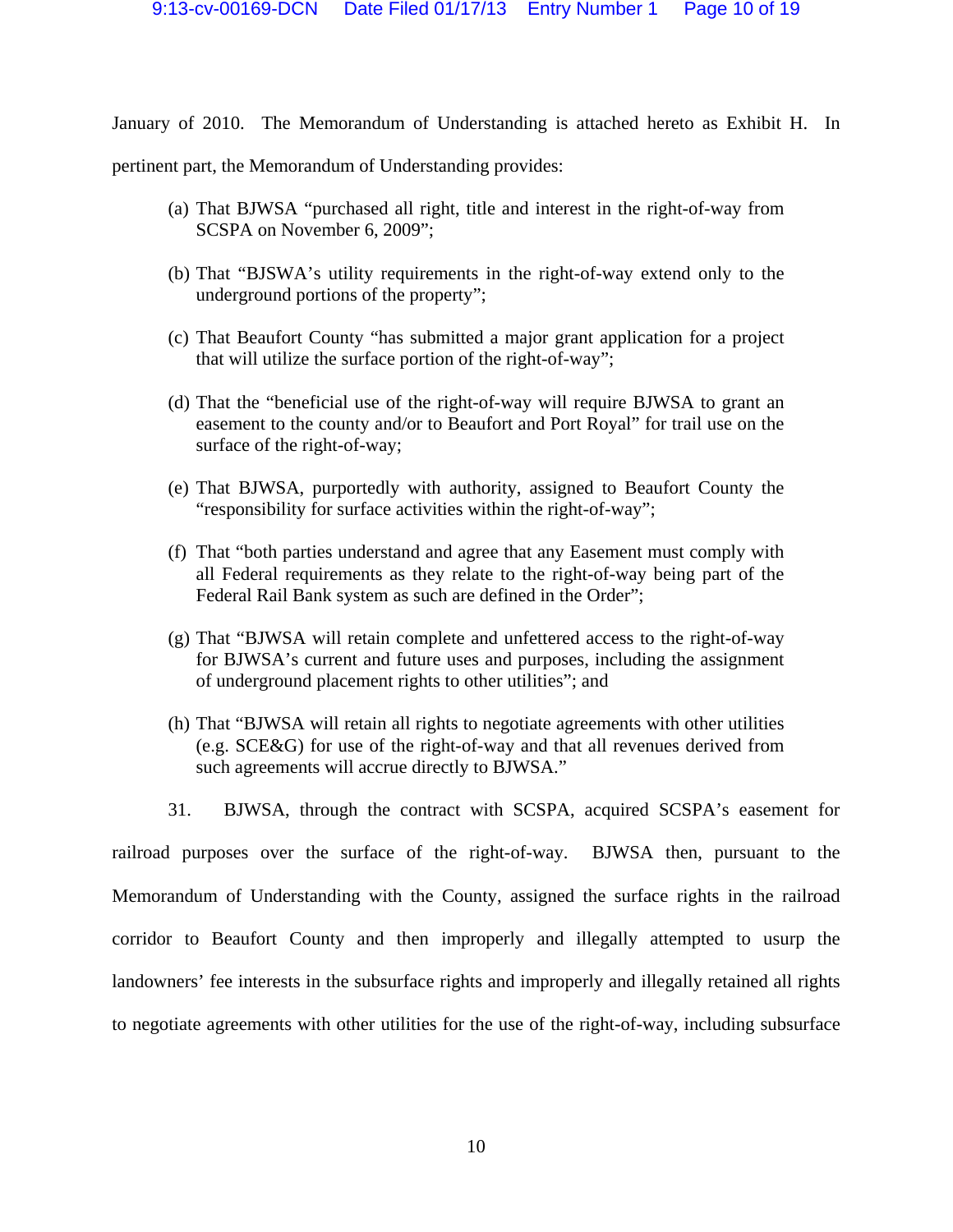and aerial rights, which BJWSA had no rights to, and claimed all revenues derived from any such agreements.

32. BJWSA then formally signed an Easement Agreement with Beaufort County on

January 4, 2011. The Easement Agreement is attached hereto as Exhibit I. The Easement

Agreement, pursuant to the Memorandum of Understanding, provides in pertinent part:

- (a) That BJWSA "acquired title to certain real property known as the Port Royal Railroad corridor situated between mile posts AMJ-443.26 and AMJ-468.31 located in the County of Beaufort, State of South Carolina";
- (b) That BJWSA's "rights to such property are conditioned by the provisions of The Surface Transportation Board Decision and Notice of Interim Trail Use or Abandonment dated May 19, 2009…, the National Trails System Act, 16 U.S.C. § 1247(d),... and all applicable federal regulations";
- (c) That BJWSA had the authority and right to "remove all rails, railroad ties, railroad ballast on the Easement Area and provide for storage of same for a period not to exceed 6 months";
- (d) That BJWSA had the authority to "place and maintain underground facilities and equipment in connection with public utility or utility type services provided by Grantor Parties in and through the easement area, and to construct, locate, lay, install, operate, use, inspect, maintain, alter, repair, replace, inspect and/or remove and have access to, from time to time, any such underground facilities and equipment";
- (e) That "Grantor's Buried Infrastructure Plan will be the controlling document for underground utilization of the Easement Area"… and that Beaufort County acknowledges that the Easement will be non-exclusive, meaning that BJWSA reserves the right the utilize the Easement Area for its own purposes, whatever they might be"; and
- (f) That Beaufort County acknowledged that BJWSA "will retain all rights to negotiate agreements with other utilities for use of Easement Area and that all revenues derived from such agreements will accrue directly to" BJWSA.
- 33. BJWSA only acquired a surface easement for railroad purposes pursuant to the

Trails Act and then purportedly attempted to expand its interests on the surface to include subsurface rights that it did not obtain, then also attempted to acquire the right to utilize the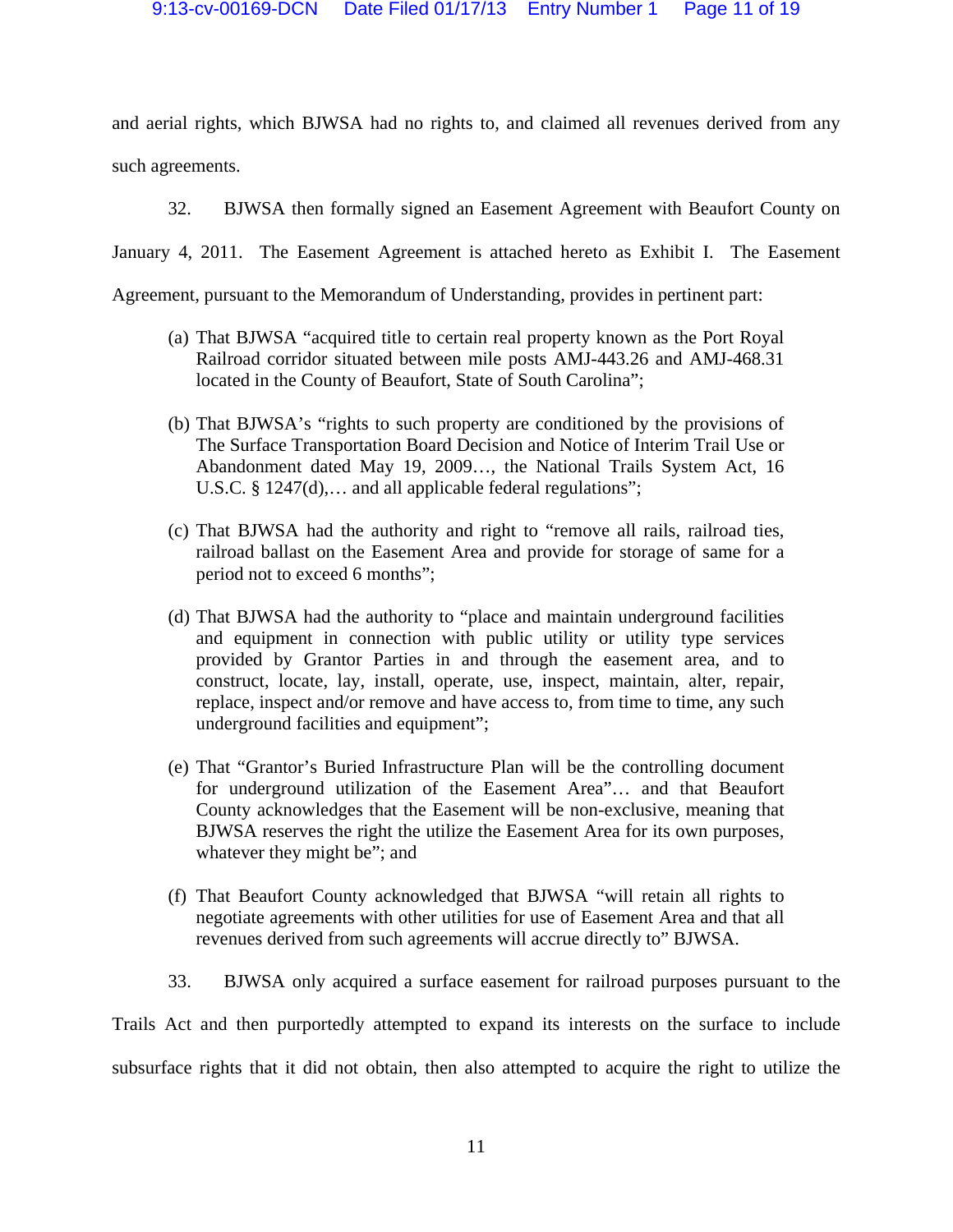subsurface rights for its own utilities, a right it did not obtain, without paying compensation to the landowners, and then to sell rights that it did not obtain, for both subsurface and aerial rights, to other utilities for a profit, thereby depriving Plaintiffs of compensation for subsurface and aerial rights over their land.

# **COUNT I—CLASS ACTION**

34. Plaintiffs incorporate by reference paragraphs 1-33 as though fully set forth herein.

35. The representative Plaintiffs bring this class action on behalf of themselves and a class of persons under Rule 23(a) of the Federal Rules of Civil Procedure, and the class is initially defined as all landowners in Beaufort County who owned land in fee adjacent to the railroad's right-of-way between M.P. 443.37 in Yemassee, South Carolina to M.P. 468.31 at Port Royal, South Carolina when the STB issued its NITU on May 20, 2009.

36. The proposed class is so numerous that joinder of all members is impracticable. The proposed class will be made up of those fee landowners who owned parcels of property along the abandoned railroad right-of-way where BJWSA currently owns a surface easement and is utilizing the Plaintiffs' underlying fee for unauthorized use.

37. Prospective class members can be identified by a search of the records of the Tax Assessor and Recorder of Deeds in Beaufort County. Through such a search, the Plaintiffs have determined that the right-of-way is comprised of approximately 520 individual parcels, with over 400 individuals or entities owning fee parcels along the right-of-way.

38. The claims of all of the named Plaintiffs involve all of the same issues of law and fact as the proposed class members and are therefore common to each putative class member. The principal issue in this case is whether BJWSA, owning only a surface easement pursuant to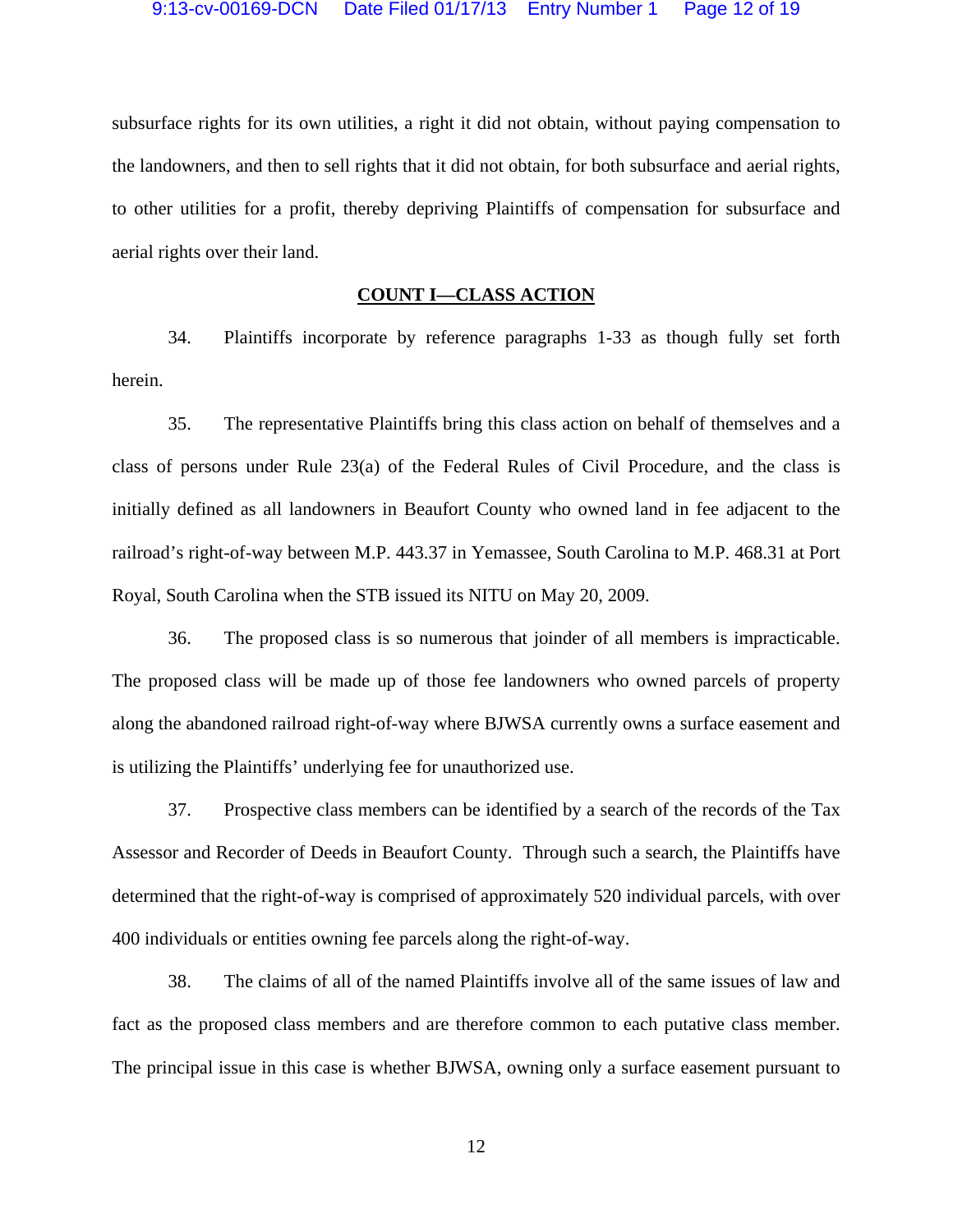## 9:13-cv-00169-DCN Date Filed 01/17/13 Entry Number 1 Page 13 of 19

the Trails Act, is improperly utilizing the Plaintiffs' subsurface land for an improper purpose, including selling subsurface and air rights to other public utility companies, without obtaining consent and authorization from Plaintiffs and without payment to Plaintiffs.

39. The claims of the named Plaintiffs are typical of the claims of the proposed class. The claims of the named Plaintiffs, as well as the claims of the proposed class members, arise from the same set of facts and are premised upon the same legal theories under federal law, namely the Trails Act, and South Carolina state property law.

40. The Plaintiffs, as representative parties, will fairly and adequately protect the interests of the proposed class. The named Plaintiffs and the proposed class members possess the same interest. They have suffered the same or similar injury—deprivation of property rights. Further, they seek the same remedy—just compensation for the value of land taken by BJWSA.

41. A class action is superior to any other available method for the fair and efficient adjudication of this controversy and common questions of law and fact overwhelmingly predominate over any individual questions that may arise.

42. Further, the prosecution of separate actions by individual members of the class would create a risk of inconsistent or varying adjudications with respect to individual members of the class which could establish incompatible standards of conduct for BJWSA or adjudication of individual claims would be dispositive of the claims of other class members not parties to this lawsuit and could substantially impair or impede their ability to protect their interests.

## **COUNT II – INVERSE CONDEMNATION**

43. Plaintiffs incorporate by reference paragraphs 1-42 as though fully set forth herein.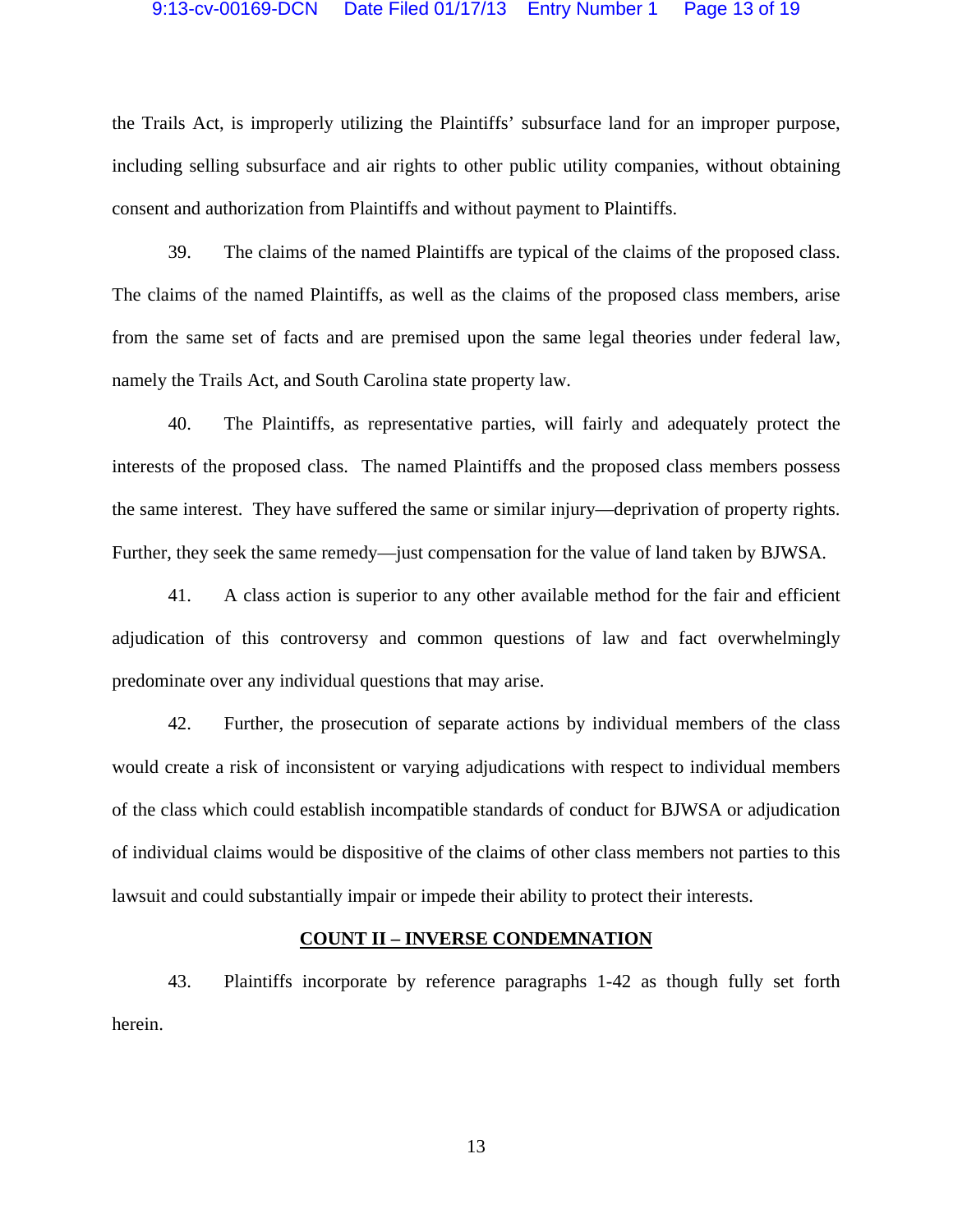### 9:13-cv-00169-DCN Date Filed 01/17/13 Entry Number 1 Page 14 of 19

44. BJWSA is a governmental entity formed by the South Carolina legislature, pursuant to South Carolina statutes Code 1976 §§ 6-37-30 and 6-37-50, and is a public nonprofit corporation to acquire and distribute supplies of fresh water for industrial and domestic purposes within its service area.

45. Through the operation of the Trails Act, the railroad ceased using the right-of-way for the operation of a railroad, the STB issued a NITU to preserve the railroad corridor, a Trail Use Agreement was negotiated, signed, and filed with the STB, and BJWSA acquired the right to use the railroad's surface easement while the surface easement was still railbanked pursuant to the Trails Act.

46. By and through BJWSA's contract with SCSPA on May 28, 2008 (Exhibit F), BJWSA's Memorandum of Understanding with Beaufort County in January of 2010 (Exhibit H), and BJWSA's Easement Agreement with Beaufort County on January 4, 2011 (Exhibit I), BJWSA affirmatively acquired Plaintiffs' subsurface and aerial rights in addition to Plaintiffs' surface rights.

47. BJWSA has utilized the Plaintiffs' subsurface rights in the right-of-way, including BJWSA's "Buried Infrastructure Plan," to place and maintain underground facilities and equipment and has sold Plaintiffs' aerial rights to other utilities and have kept revenues derived from such agreements.

48. BJWSA's conduct in utilizing Plaintiffs' subsurface rights for their own purposes and in selling Plaintiffs' aerial rights to other utilities amounts to a taking of Plaintiffs' fee ownership in their subsurface and aerial rights.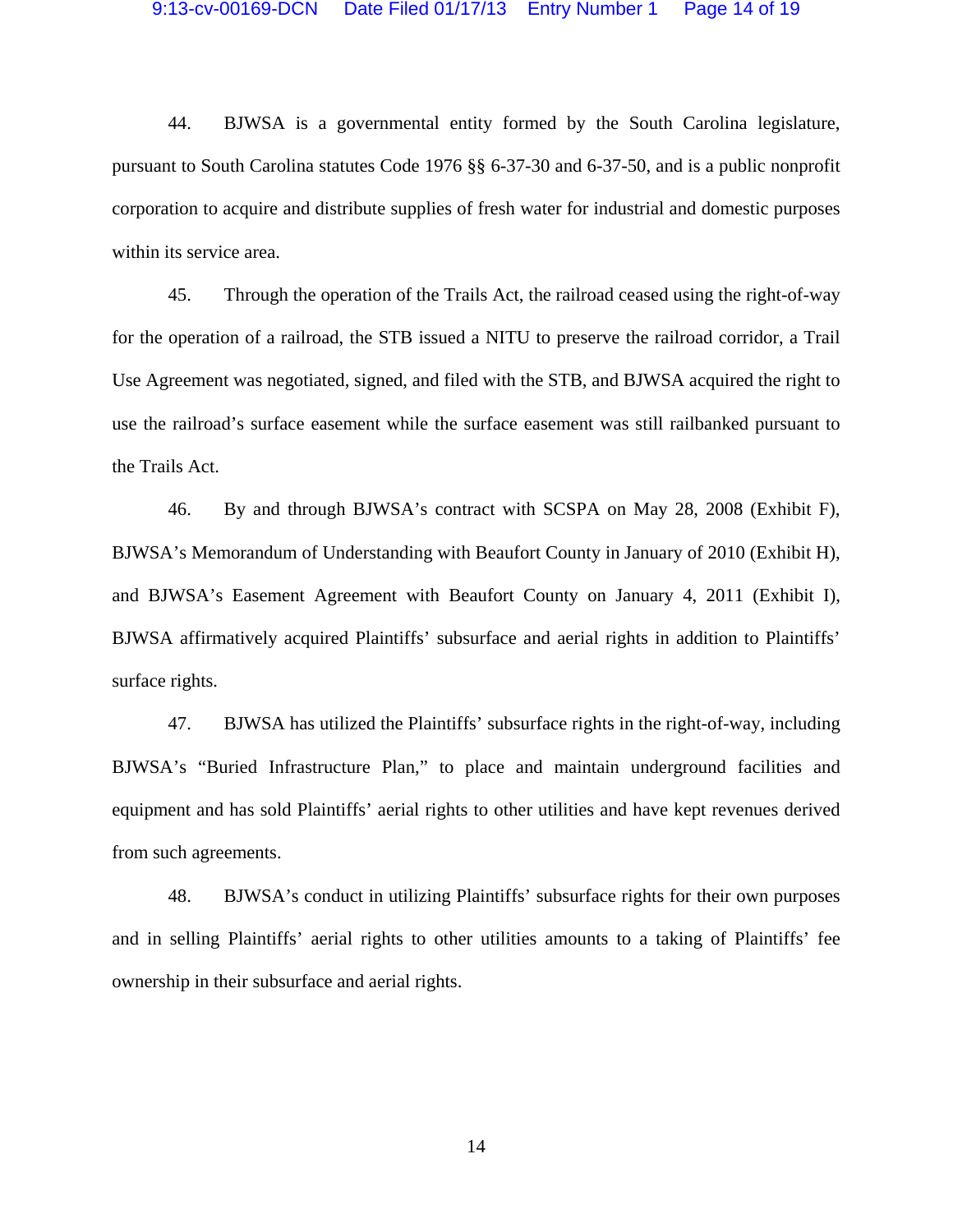## 9:13-cv-00169-DCN Date Filed 01/17/13 Entry Number 1 Page 15 of 19

49. The taking of Plaintiffs' subsurface and aerial rights is for a public purpose as stated in BJWSA's Easement Agreement with Beaufort County (Exhibit I) and as authorized by Code 1976 § 6-37-50 of the South Carolina Code.

50. As a direct and proximate result of BJWSA's taking of Plaintiffs' subsurface and aerial rights, Plaintiffs are entitled to damages for the inverse condemnation of their land, compensation for the value of subsurface and aerial rights taken and sold, prejudgment interest pursuant to Code 1976 § 28-2-420, and for attorneys' fees and costs.

## **COUNT III — TRESPASS**

51. Plaintiffs incorporate by reference paragraphs 1-50 as though fully set forth herein.

52. BJWSA, through the operation of the Trails Acts, acquired the railroad's surface easement, which is to be used for a public purpose subject to reactivation of the railroad.

53. Upon information and belief, the Defendant has placed water and sewer pipes beneath the subsurface of Plaintiffs' property by an affirmative act.

54. Since BJWSA did not own or acquire the Plaintiffs' fee interest in the abandoned railroad corridor, BJWSA had no right or interest in Plaintiffs' subsurface fee ownership, and the placement of subsurface water and sewer pipes on Plaintiffs' land is an intentional invasion of Plaintiffs' fee ownership interest in the exclusive possession of their property.

55. BJWSA's intentional invasion of Plaintiffs' interest in the exclusive possession of their subsurface rights in their property is an intentional act of trespass.

56. BJWSA's "Buried Infrastructure Plan" represents a continuing plan to invade Plaintiffs' fee ownership of the land without authority or permission and amounts to a continuing trespass.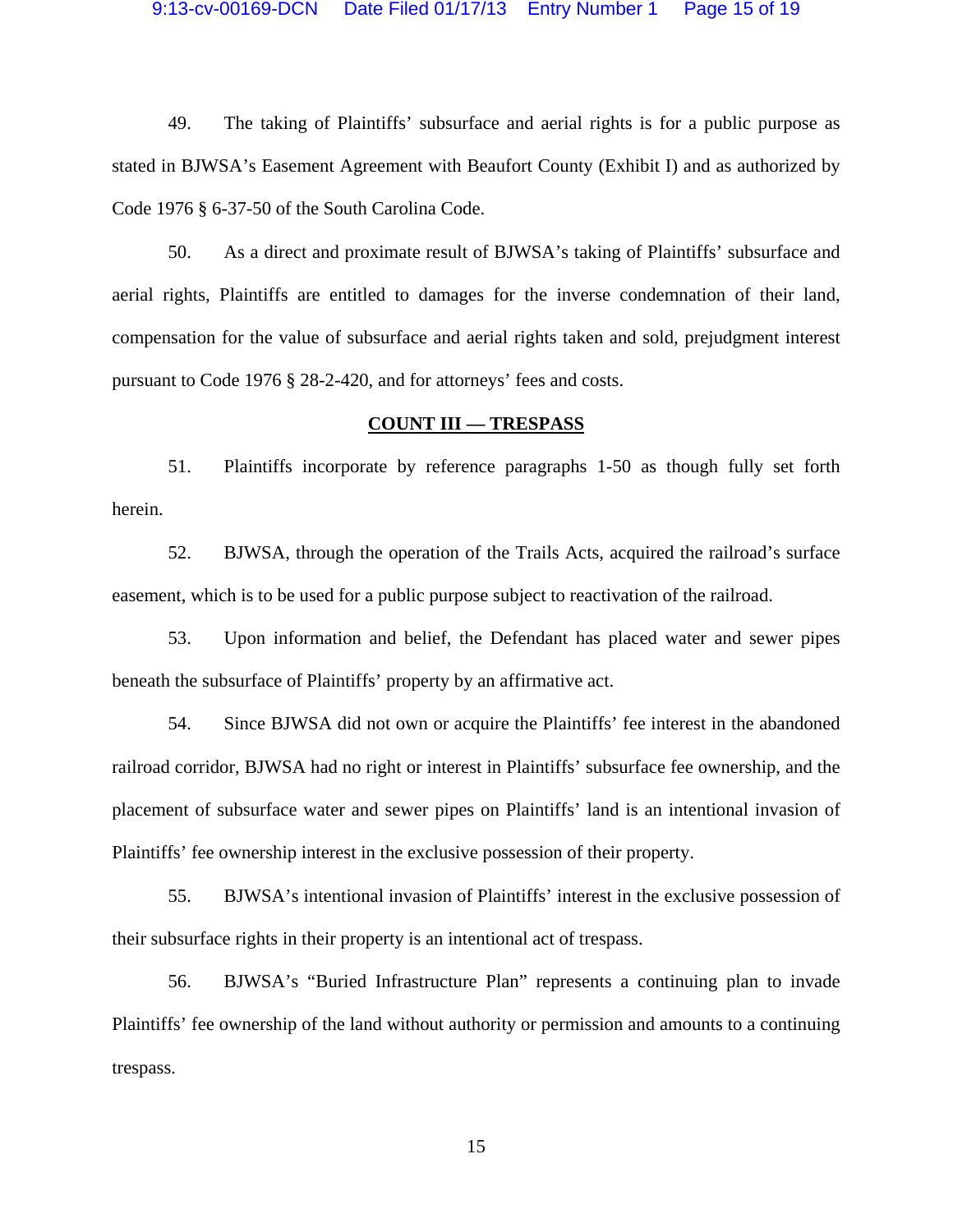57. Due to BJWSA's trespass, Plaintiffs have suffered damages, including the invasion of their exclusive right to the subsurface rights of their property, and are entitled to damages for trespass and continuing trespass, and for attorneys' fees and costs.

## **COUNT IV — UNJUST ENRICHMENT**

58. Plaintiffs incorporate by reference paragraphs 1-57 as though fully set forth herein.

59. The Plaintiffs are the fee title holders of their property, including subsurface and aerial rights.

60. BJWSA only acquired a surface easement for trail use over the surface of Plaintiffs' property through implementation of the Trails Act.

61. BJWSA had the right under South Carolina law, pursuant to § 6-37-50, to lay subsurface water and sewer pipes through eminent domain, but BJWSA did not exercise its eminent domain rights and instead attempted to avoid paying Plaintiffs for the right to lay subsurface water and sewer pipes.

62. BJWSA also, after only acquiring a surface easement through the Trails Act, not only laid underground water and sewer pipes without authority and without compensation to Plaintiffs, but also acted as if they were the fee owners of the land and have negotiated and sold aerial easements without any legal authority whatsoever.

63. Upon information and belief, BJWSA, at a minimum, has illegally and with no authority whatsoever, entered into an "easement" agreement with South Carolina Electric & Gas whereby BJWSA wrongfully and illegally sold an aerial easement for electrical lines.

64. BJWSA has improperly utilized both the subsurface and aerial rights of the Plaintiffs without their consent or authorization.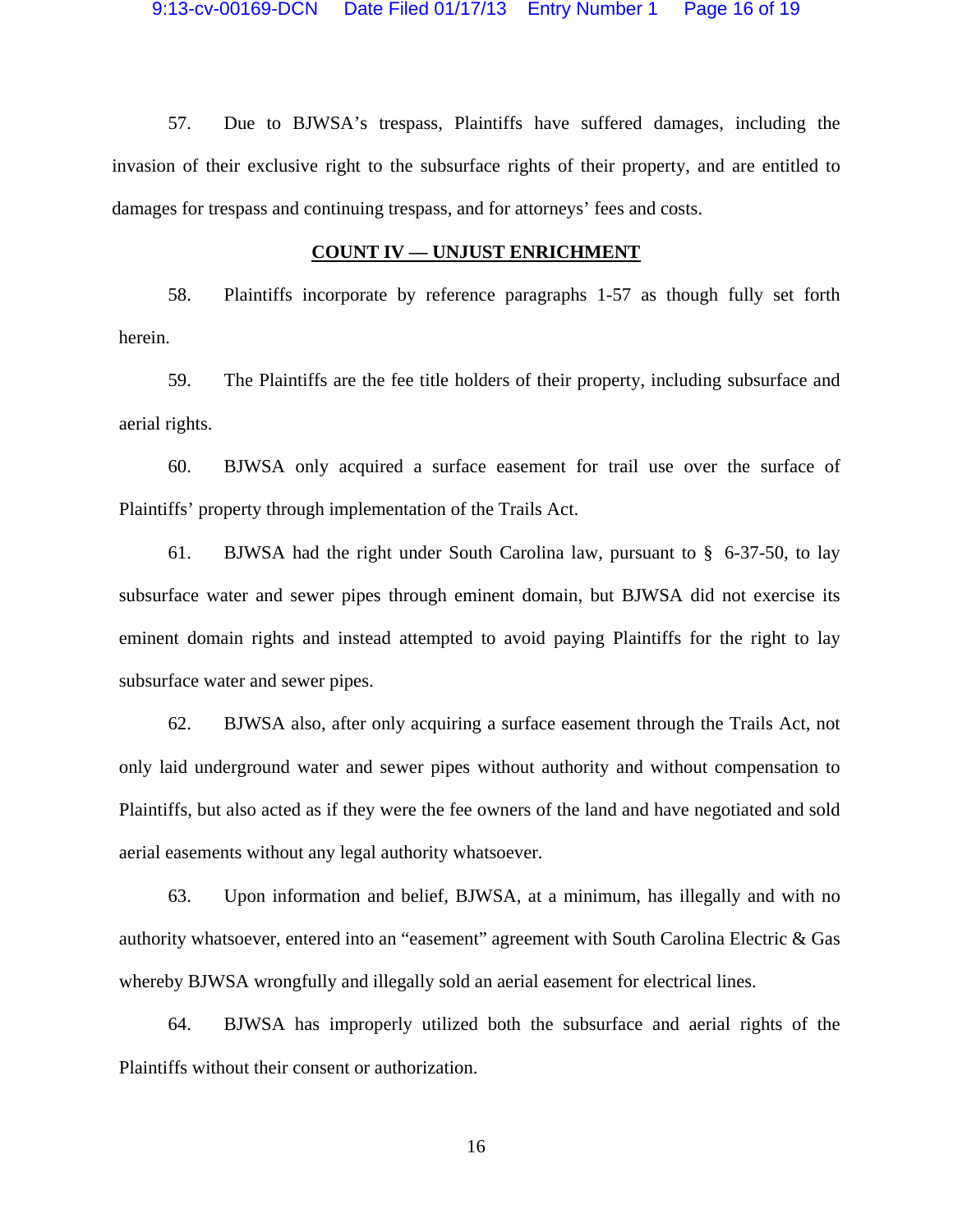### 9:13-cv-00169-DCN Date Filed 01/17/13 Entry Number 1 Page 17 of 19

65. BJWSA has received a benefit to the detriment of the Plaintiffs, namely Plaintiffs' subsurface and aerial rights, and BJWSA has realized a monetary benefit from the utilization of the subsurface and the sale of aerial rights of the Plaintiffs' property without payment to the Plaintiffs.

66. BJWSA has realized a monetary benefit by utilizing the subsurface rights of the Plaintiffs' property without paying for it and by receiving compensation from third parties for Plaintiffs aerial rights without payment to the Plaintiffs for the use of their property rights.

67. BJWSA does not own any title and does not have any permission to use the subsurface or aerial rights over Plaintiffs' land and since BJWSA has received substantial monetary compensation and benefit without any payment to the Plaintiffs, the retention of the benefit by BJWSA is unfair, unjust and inequitable.

68. Since BJWSA has realized enormous monetary benefit from the improper use of Plaintiffs' subsurface and aerial rights in their property, BJWSA has been unfairly and unjustly enriched and owes restitution to the Plaintiffs for the use, unauthorized damage, and sale by BJWSA to third parties of the Plaintiffs' subsurface and aerial rights in their property.

69. Plaintiffs are entitled to damages for the value of the subsurface and aerial rights obtained by BJWSA and for the value of all subsurface and aerial rights granted by BJWSA to South Carolina Electric & Gas or any other utility or entity.

## **COUNT V — NEGLIGENT MISREPRESENTATION**

70. Plaintiffs incorporate by reference paragraphs 1-69 as though fully set forth herein.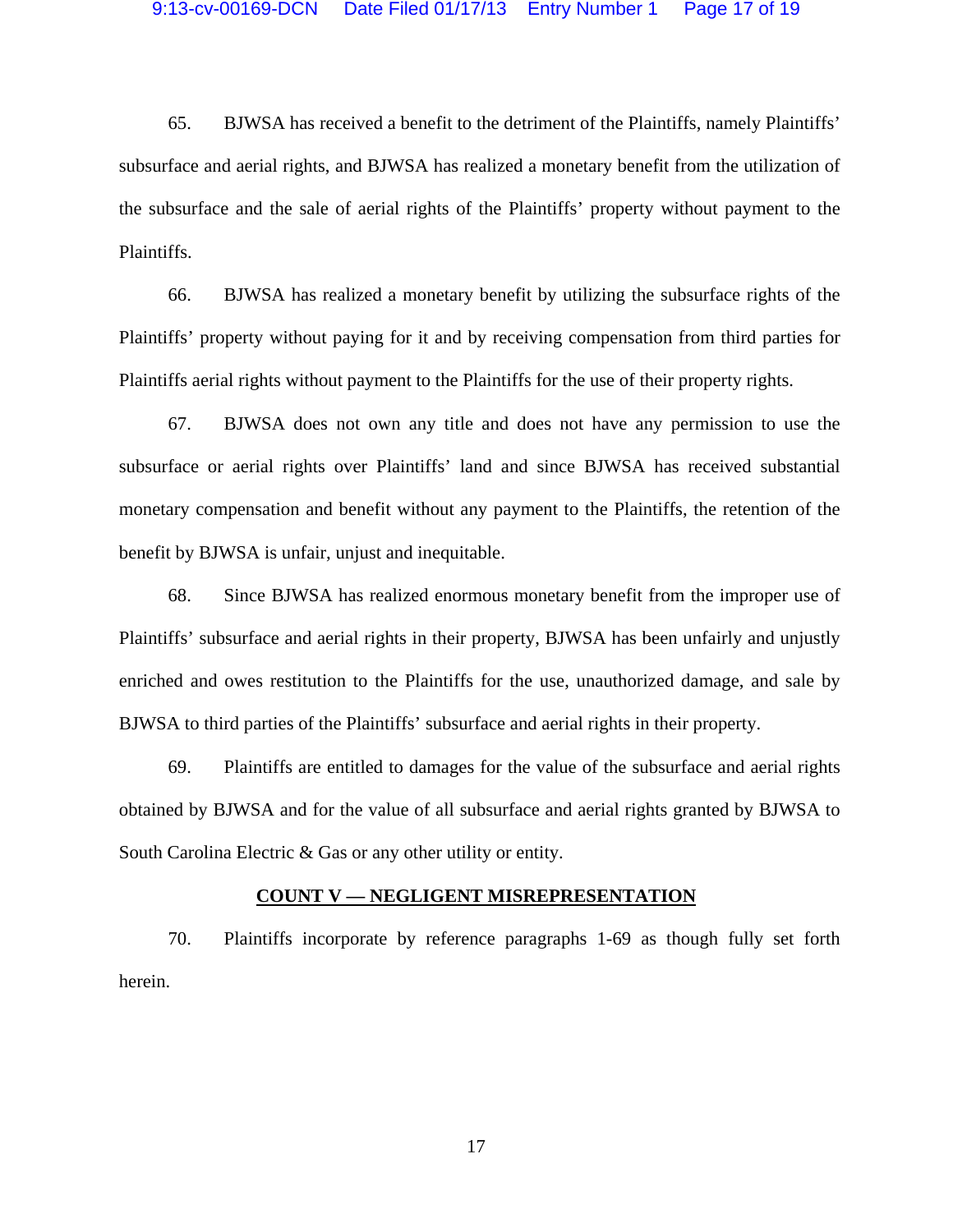### 9:13-cv-00169-DCN Date Filed 01/17/13 Entry Number 1 Page 18 of 19

71. BJWSA made false representations to the Plaintiffs that they owned the fee in the right-of-way, including subsurface and aerial rights, instead of owning a mere surface easement subject to the reactivation of a railroad pursuant to the Trails Act.

72. BJWSA also relied on a false and misleading survey of the railroad's right-of-way and then made false representations to Plaintiffs and the STB concerning the scope and dimensions of the railroad's right-of-way and the "railbanked" portion of the railroad's corridor pursuant to the Trails Act.

73. BJWSA had a pecuniary interest in making false representations concerning fee ownership and the railbanked portion of the right-of-way because they actually entered onto Plaintiffs' land and installed subsurface pipes, based on their false representations, without paying Plaintiffs for the subsurface rights, sold subsurface and aerial rights to other utilities and entities, and falsely represented that they acquired subsurface and aerial rights and could utilize Plaintiffs' subsurface and aerial rights in the future without payment.

74. BJWSA owed a duty of care to all Plaintiffs to see and make sure that BJWSA only communicated truthful information that they did not acquire Plaintiffs' fee ownership of the right-of-way and merely acquired a surface easement subject to reactivation of a railroad pursuant to the Trails Act pursuant to an accurate survey.

75. BJWSA breached their duty of care by failing to exercise due care when making false representations to Plaintiffs concerning what property rights they actually acquired pursuant to the Trails Act and by making false representations to Plaintiffs concerning the scope and dimensions of the railbanked portion of the corridor pursuant to the Trails Act.

76. Plaintiffs justifiably relied on the false representations made by BJWSA to allow BJWSA to enter onto Plaintiffs' land and to lay subsurface pipes and to sell aerial rights due to